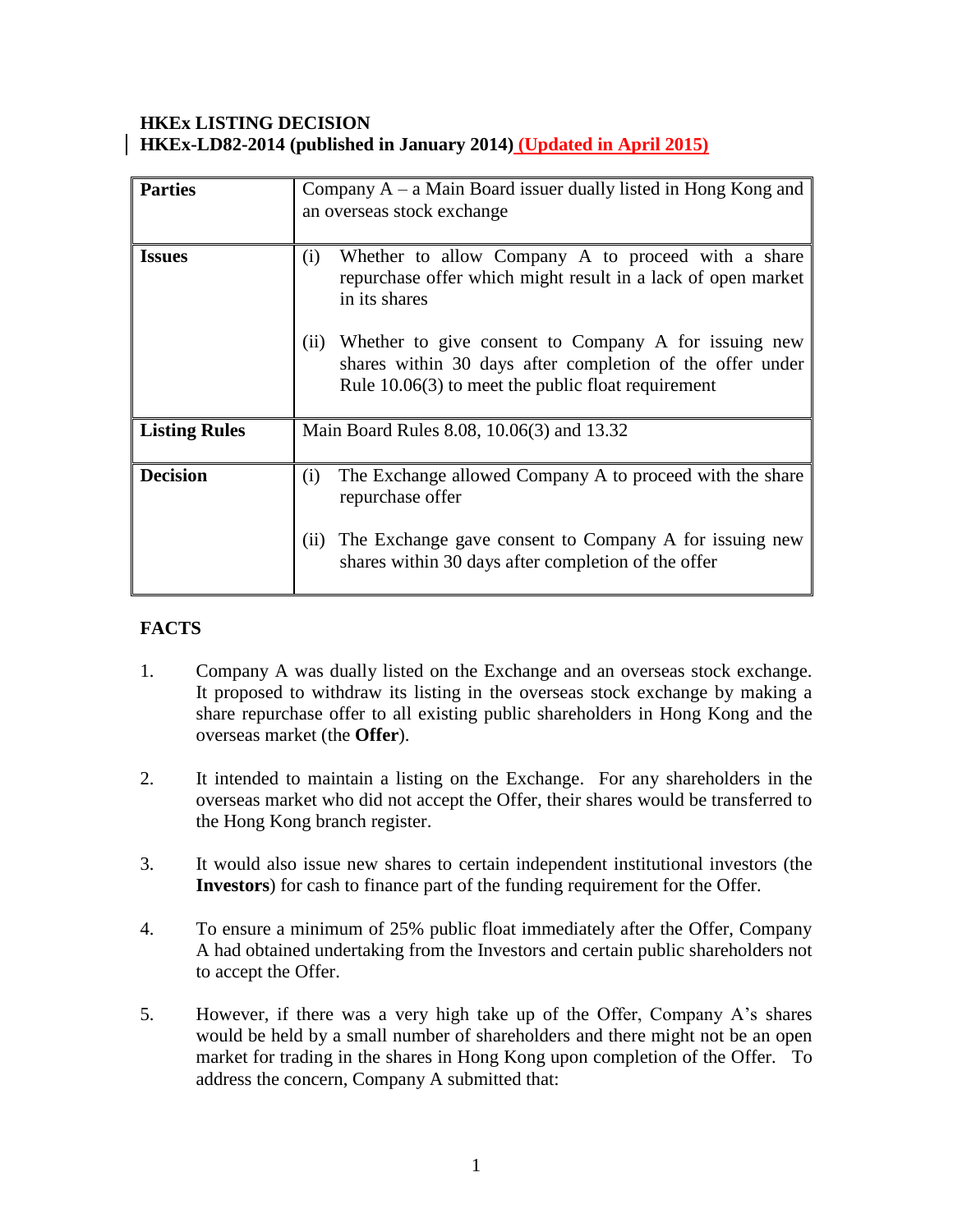- a. it had a wide spread of shareholders with over 2,000 shareholders in the overseas market and over 60 shareholders in Hong Kong including nominee companies. More than 60% of the overseas shareholders were institutional investors;
- b. the subscription of new shares in Company A by the Investors and the business cooperation with them would enhance the value of Company A. Company A did not expect a high uptake of the Offer; and
- c. in the event that there was a concern about the lack of an open market in Company A's shares after the offer, it would place new shares to independent placees (the **Possible Placing**) to ensure compliance with the public float requirement.
- 6. Company A asked whether the Exchange would allow it to proceed with the proposed Offer. It also sought the Exchange's consent to conduct the Possible Placing within 30 days after the Offer under Rule 10.06(3).

## **APPLICABLE LISTING RULES**

7. Rule 8.08 states that:

…

"There must be an open market in the securities for which listing is sought. This will normally mean that:-

- (1) (a) at least  $25\%$  of the issuer's total number of issued shares capital must at all times be held by the public;
- (2) for a class of securities new to listing, at the time of listing there must be an adequate spread of holders of the securities to be listed, … . The number will depend on the size and nature of the issue, but in all cases there must be at least 300 shareholders; and
- (3) not more than 50% of the securities in public hands at the time of listing can be beneficially owned by the three largest public shareholders, … ."
- 8. Rule 13.32 states that:
	- "(1) Issuers shall maintain the minimum percentage of listed securities as prescribed by rule 8.08 at all times in public hands. …
	- (2) Once the issuer becomes aware that the number of listed securities in the hands of the public has fallen below the relevant prescribed minimum percentage the issuer shall take steps to ensure compliance at the earliest possible moment…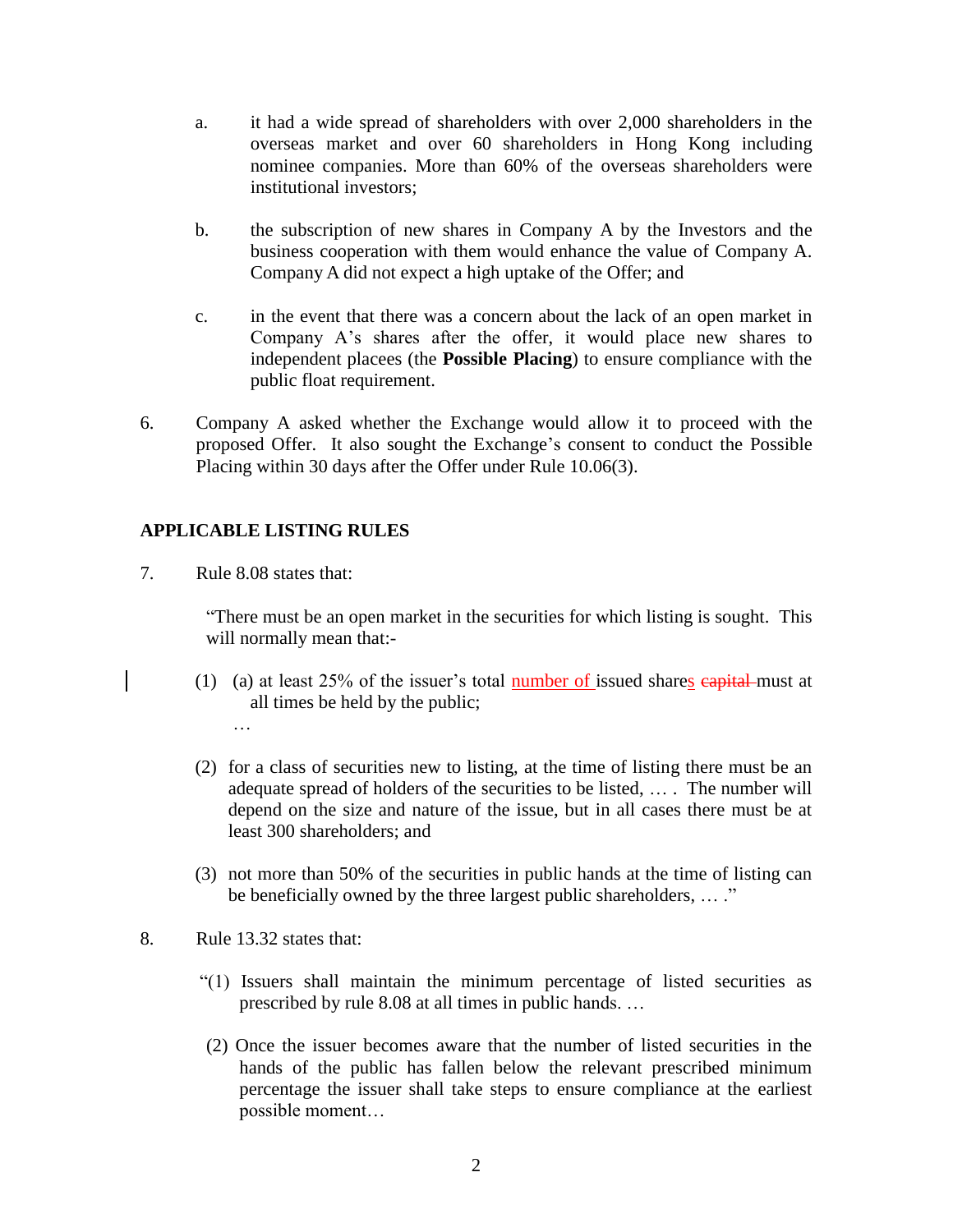- (3) If the percentage falls below the minimum, the Exchange reserves the right to require suspension of trading in an issuer's securities until appropriate steps have been taken to restore the minimum percentage of securities in public hands. In this connection, the Exchange will normally require suspension of trading in an issuer's securities where the percentage of its public float falls below 15% (or 10% in the case of an issuer that has been granted a lower percentage of public float under rule 8.08(1)(d) at the time of listing).
- (4) Where the percentage has fallen below the minimum, the Exchange may refrain from suspension if the Exchange is satisfied that there remains an open market in the securities…

…"

9. Rule 10.06(3) states that:

"An issuer whose primary listing is on the Exchange may not make a new issue of shares or announce a proposed new issue of shares for a period of 30 days after any purchase by it of shares, whether on the Exchange or otherwise (other than an issue of securities pursuant to the exercise of warrants, share options or similar instruments requiring the issuer to issue securities, which were outstanding prior to that purchase of its own securities), without the prior approval of the Exchange."

### **ANALYSIS**

#### *Public Float Requirements*

- 10. The public float requirement seeks to ensure an open market for trading in listed securities and require at least 25% of the securities be held by the public at all times. Where there are insufficient securities in the hands of the public, trading will be suspended if it is necessary to avoid a disorderly market.
- 11. Company A proposed a withdrawal of listing in the overseas stock exchange by making a share repurchase offer to all existing shareholders. In the extreme case where all public shareholders accepted the Offer (other than those undertaken to Company A not to do so), Company A's shares would be held by a small number of shareholders and there might not be an open market in the shares in Hong Kong upon completion of the Offer. It was not in the interest of Company A's shareholders if trading suspension continued for a prolonged period due to the lack of an open market in the shares.
- 12. The Exchange would allow Company A to proceed with the proposal taking into account the following: